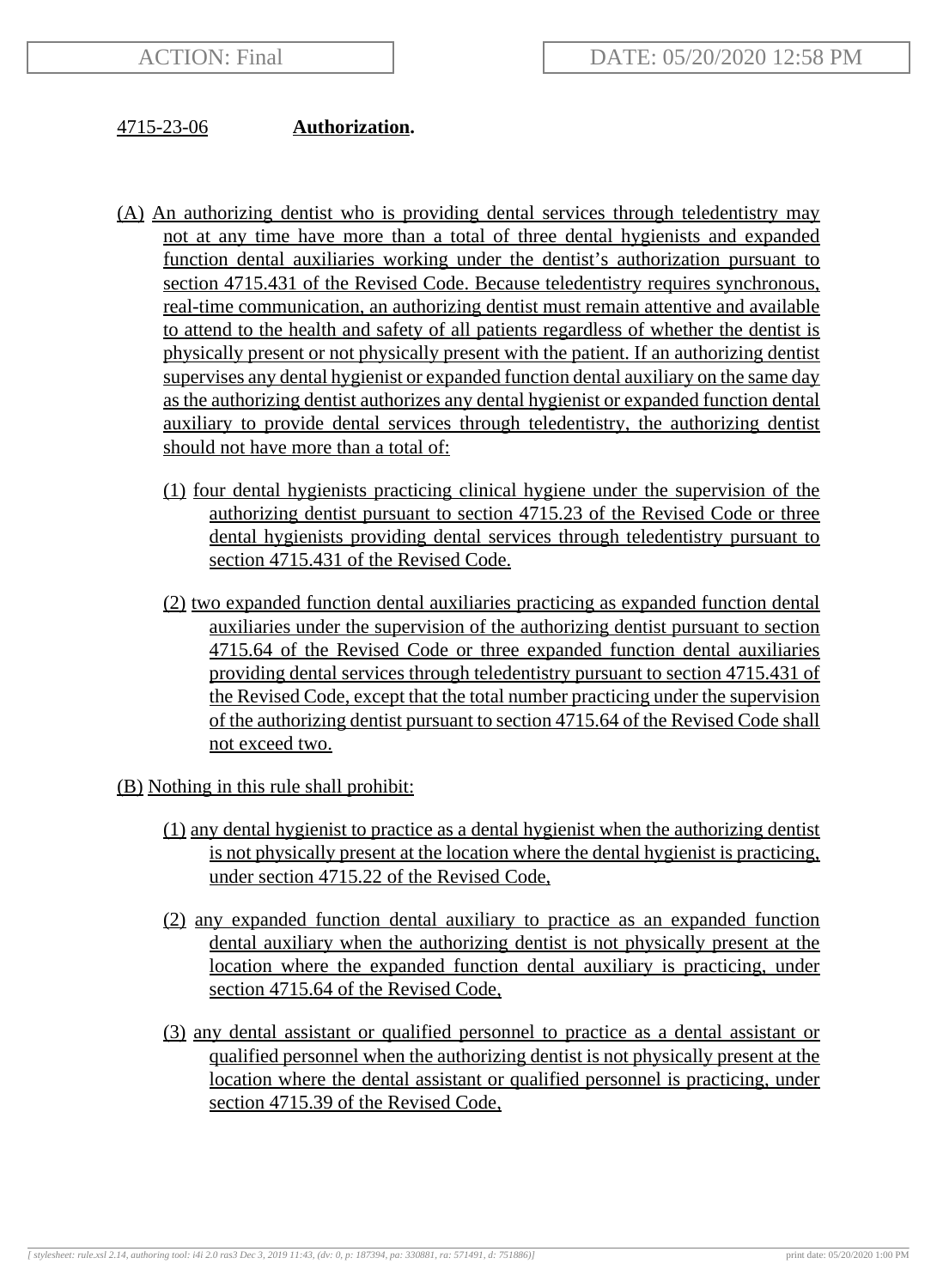- (4) any dental x-ray machine operator to practice as a dental x-ray machine operator when the authorizing dentist is not physically present at the location where the dental x-ray machine operator is practicing, under section 4715.56 of the Revised Code, or
- (5) any dental hygienists to practice in accordance with a permit issued pursuant to section 4715.363 of the Revised Code authorizing practice under the oral health access supervision of a dentist.